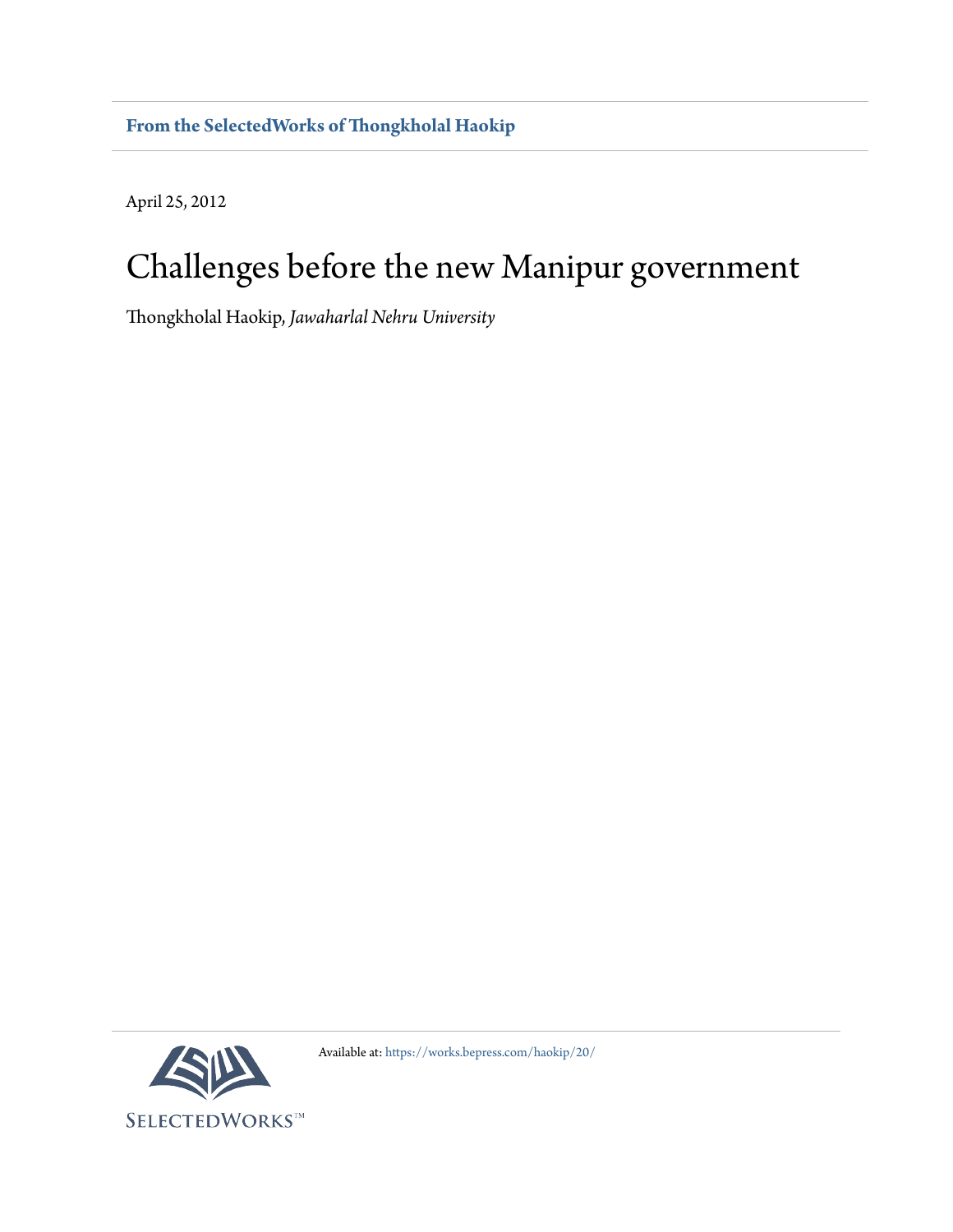## **Challenges before the new Manipur government**

**SEVEN SISTERS POST** 

Thongkholal Haokip

The recently held state assembly elections in Manipur were mired with widespread proxy voting and mass manipulation of photos leading to not only one but two re-polls. Despite the poor handing of the 120-day economic blockade imposed on the two national highways by Sadar Hill Districthood Demand Committee (SHDDC) and a counter blockade by United Naga Council in the latter part of 2011, an 11-party opposition alliance during the elections, and a ban of Congress candidates from contesting and joining its rallies or campaigns by Coordinating Committee (CorCom) of the six valley insurgent groups, the Congress comes out victorious capturing an overwhelming 42 seats out of the 60 assembly constituencies. Their success in the valley is mainly attributed to the party's vocal stand on the territorial integrity of the state. The other added advantage to the state Congress is their party being in power at the centre.

As soon as the Congress resumes the state government it makes a clear statement that roads and electricity would be their first priority in this tenure. While other states in the region are talking about all-weather road, the better roads in Manipur are potholed and most of the block and inter-village roads are unmetalled. It is a common experience that newly metalled roads started developing cracks within few months. Recently a locality in Imphal stalled the black topping work of their locality's road due to substandard works. They claimed that the nonadherence to prescribed work quality has resulted in cracks and cave-in even before black topping work of that stretch of road is completed. Such sub-standard quality of black topping is the result of corruption from top to bottom in the level of hierarchy in such projects with many external interferences.

It is a well known fact that Manipur has a bitty two hours of electricity supply per day. The common people blame the government for such erratic power supply. And the government blames the people for non payment of electricity bills and rampant power theft. A day after a PIL was filed in the electricity department, a massive electricity bill collection drive was launched last year in greater Imphal area where lakhs of rupees was collected and two dozens jailed for power pilferage and also electricity bill defaulters under the Electricity Act, 2003 (amended in 2007).